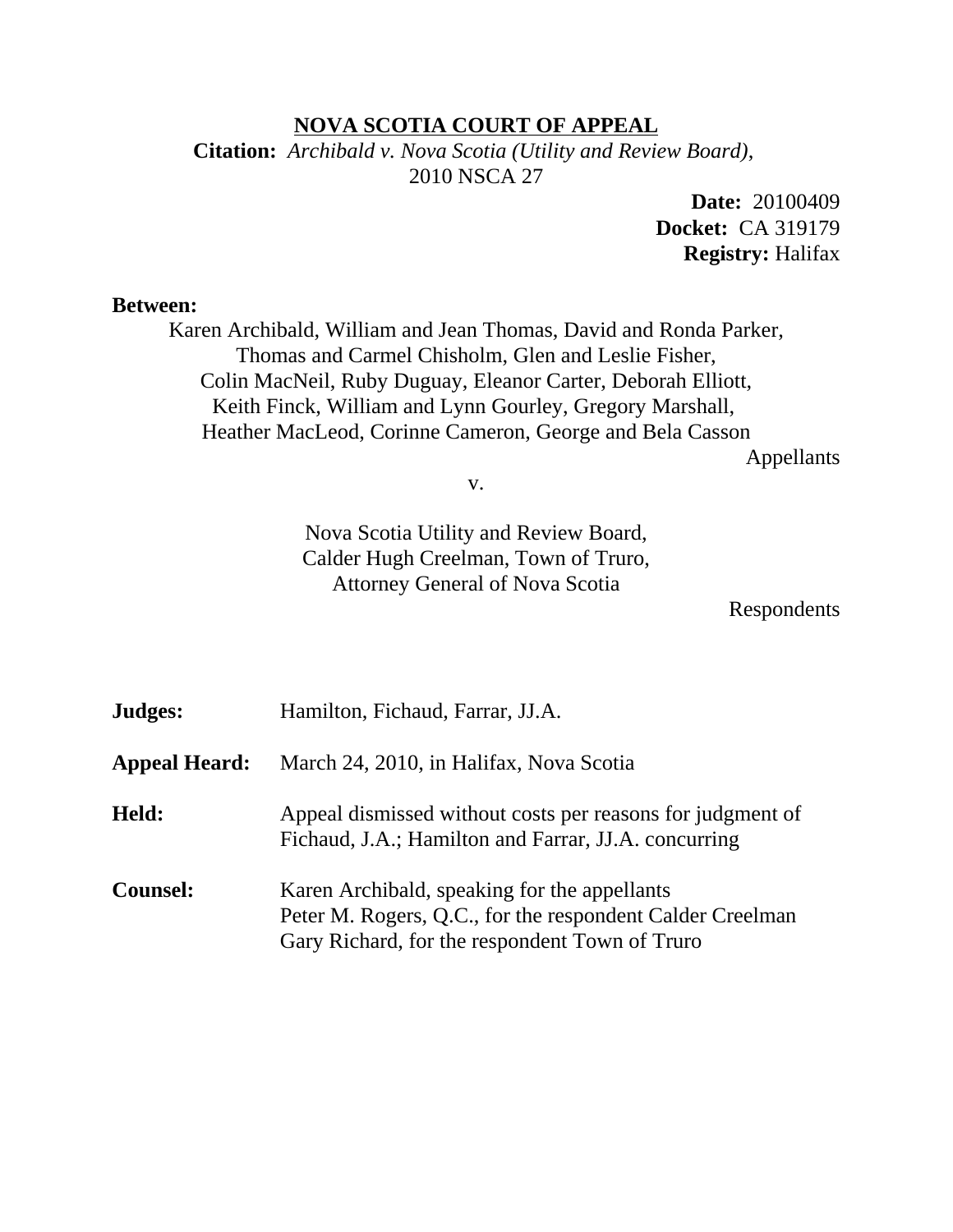### **Reasons for judgment**:

[1] Mr. Creelman, a developer, wants to build a multi unit residential building in Truro. Truro's Town Council declined his proposed development agreement. The Utility and Review Board allowed Mr. Creelman's appeal, and ordered the Council to approve the development agreement. Twenty-one residents of the Town appeal, and ask the Court of Appeal to reinstate the Council's refusal. The issue is whether the Board made a legal error in applying its standard of review to the Council's decision.

# *Background*

[2] I will paraphrase the Board's findings about the project from the decision under appeal.

[3] The development would be two storeys, having ten residential units, and resemble a row of townhouses. The roof line, front and rear facades would be staggered, with projections and recesses giving the appearance of different, though connected, dwellings. The development would follow the site's topography by stepping down along the dropping grade. The development would include street access, parking for fifteen vehicles and landscaping.

[4] The project would be near the centre of a block bounded by Duke, Willow, Victoria and King Streets. The block has buildings fronting on all four streets. The neighbourhood has single family dwellings, dwellings converted to rental and professional uses and some apartment buildings.

[5] The proposal also would renovate an existing single family dwelling at 29 Victoria Street, now vacant and timeworn. This building lies within a heritage conservation district. The proposed ten unit building would lie just outside the heritage conservation district.

[6] Adjacent to the site of the proposed ten unit building lies an existing twelve unit apartment building that was built under a 2003 development agreement with the same developer. The proposed development agreement would replace this 2003 agreement, and would cover both the existing twelve unit and the new ten unit buildings.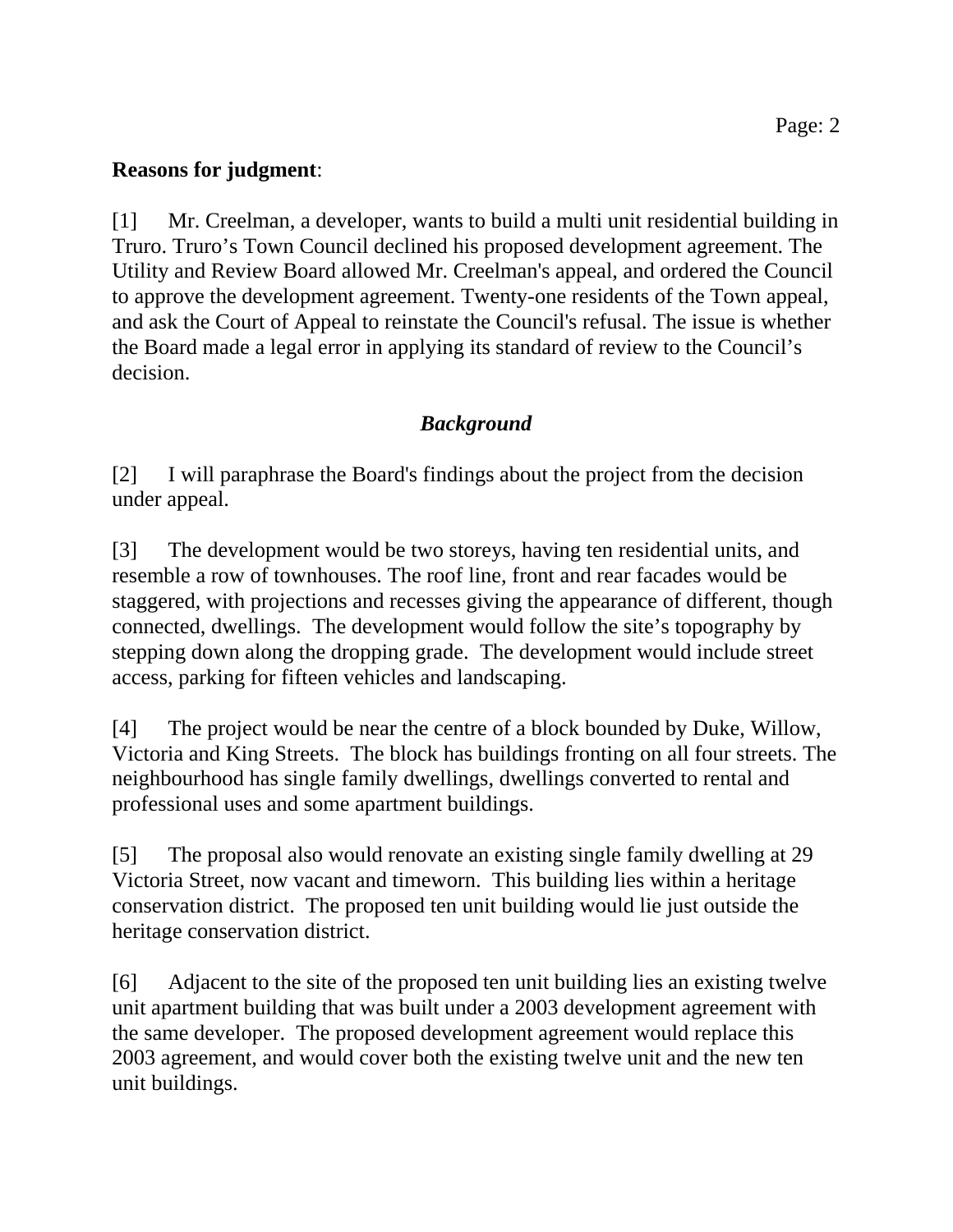[7] The property is zoned R-7 (residential mixed use) and is situated in the Town's Urban Regional Core (URC) within Revitalization Area I on the Future Land Use map. The Town's planning policy URC-33 says:

It shall be a policy of Council to permit a maximum of four units in a converted dwelling within the Residential/Mixed Use Zone (R7) and consider applications for dwellings greater than four units that constitute a conversion or expansion and new multiple unit residential development only by development agreement.

[8] On November 5, 2008, Mr. Creelman applied to the Town of Truro for a development agreement. After a review by the Town's planning department, Mr. Creelman amended his application to address concerns raised by the department. The Town's Planning Advisory Committee and the Town's Heritage Advisory Committee both recommended that the Town Council approve the ten unit residential project and permit specified usage of the existing vacant building. An information package was sent to 197 property owners within 750 feet of the property, generating 48 replies, 21 favorable, 21 unfavorable, and 6 with no opinion. The Town's Director of Planning and Development, Mr. Jason Fox, prepared a staff report that concluded the project complied with the Town's Municipal Planning Strategy (MPS) and recommended that the Council approve the proposed development agreement.

[9] The Council held a public hearing on April 20, 2009, and then refused Mr. Creelman's application. The Town's Chief Administrative Officer wrote to Mr. Creelman on April 23, 2009, explaining the Council's reasons:

In making its decision, Council identified several concerns about your proposal including compatibility of the proposal with adjacent land uses and compatibility of the proposed development with adjacent properties in terms of scale and density.

[10] On May 6, 2009, Mr. Creelman appealed the Council's refusal to the Utility and Review Board (Board). His Notice of Appeal alleged that the Council's decision did not reasonably carry out the intent of the MPS, the Board's appellate standard prescribed in ss. 250(1)(b) and 251(2) of the *Municipal Government Act*, S.N.S. 1998, c. 18 (*MGA*).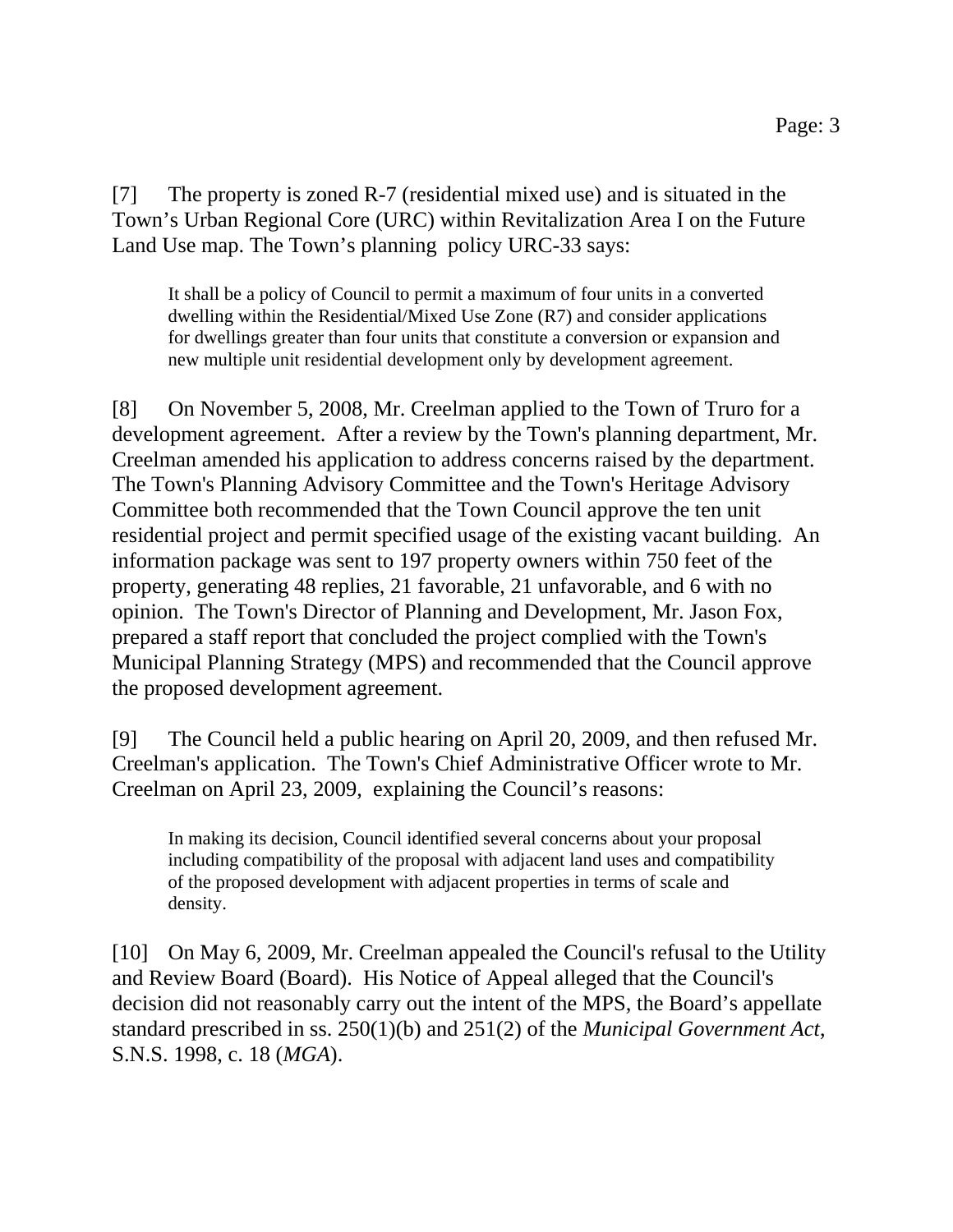[11] Following the Council's refusal, Mr. Creelman became concerned about the deteriorated condition of the existing building at 29 Victoria Street. Mr. Creelman's insurer had advised that the property would not be insured if it remained vacant. So Mr. Creelman applied to the Council for a demolition certificate. On May 28, 2009, the Council declined to issue the certificate. Rather, the Council deferred consideration of that application until the decision of the Board on Mr. Creelman's planning appeal respecting the development agreement.

[12] On May 29, 2009, Mr. Creelman, under the *Heritage Property Act*, R.S.N.S. 1989, c. 199, appealed to the Board from Council's refusal to issue a certificate approving the demolition of the building at 29 Victoria Street.

[13] The Board heard both Mr. Creelman's appeals together on July 8, 2009. Mr. Creelman and the Town were represented by lawyers. The Board gave intervenor status to The Downtown Truro Residents' Association, an unincorporated group who were represented by one of its members. At the hearing, Mr. Creelman testified and called as witnesses Mr. Jason Fox, the Town's Director of Planning and Development, and Ms. Jennifer Tsang, a planner. The Town filed an appeal record and the Downtown Truro Residents' Association filed excerpts of a book concerning Truro's historic buildings, but neither of those parties called witnesses. After the hearing on July 8, the Board visited the site, accompanied by the parties' representatives. Three residents from the surrounding neighbourhood spoke to oppose the development, citing concerns about scale, infilling, parking, and the development's impact on the neighbourhood's traditional character.

[14] The Board issued a decision on September 30, 2009 (2009 NSUARB 143). The Board allowed Mr. Creelman's appeal under the *MGA* and held that the Town Council's refusal to approve the development agreement, as submitted in Mr. Creelman's amended application, did not reasonably carry out the intent of the MPS. The Board ordered the Council to approve that development agreement. Later I will discuss the Board's reasons. The Board declined to rule on Mr. Creelman's other appeal respecting the demolition certificate, but reserved its jurisdiction to do so if later required.

[15] The Downtown Truro Residents' Association appealed to the Court of Appeal. After direction from the Court of Appeal's chambers justice, the notice of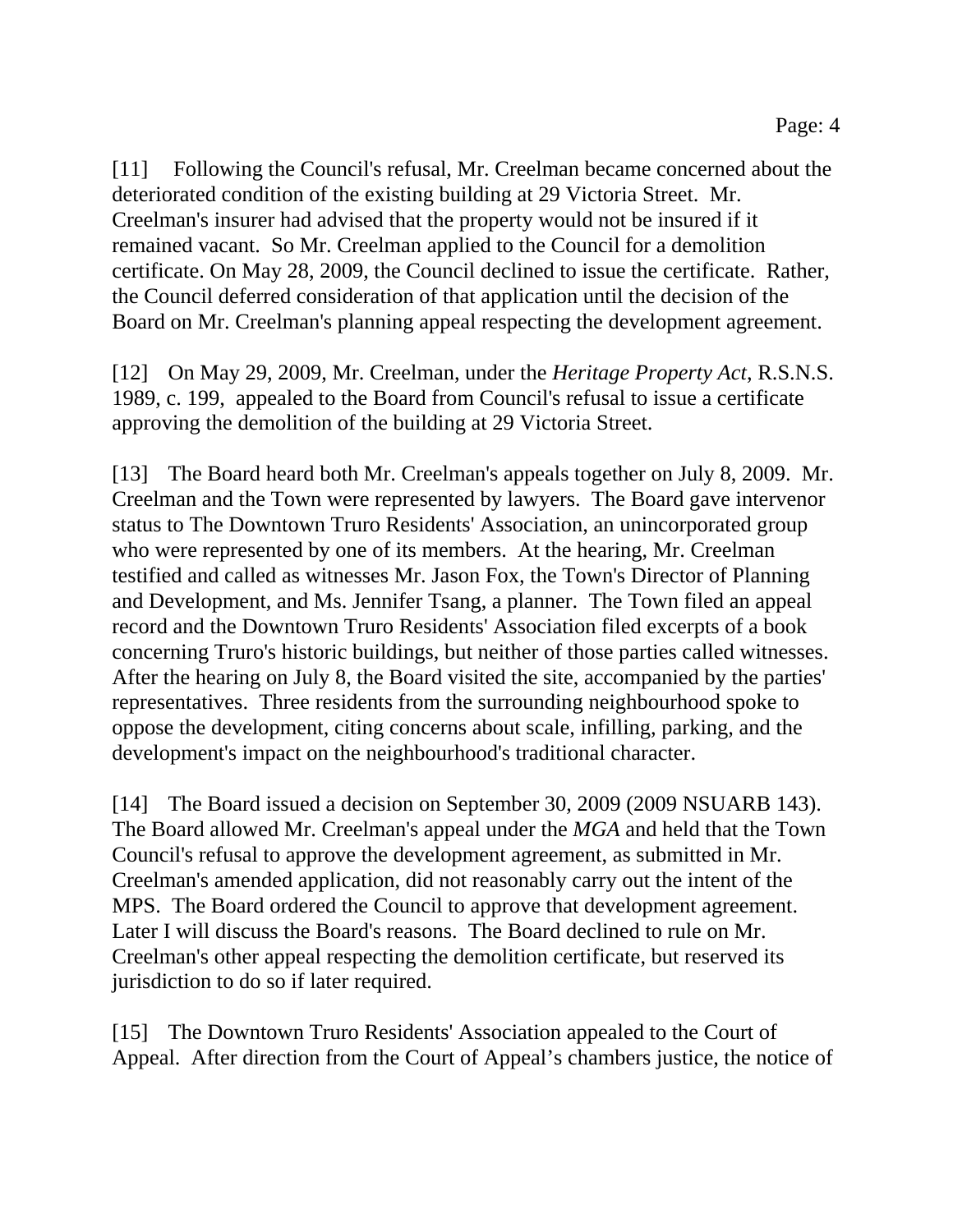appeal was amended to identify the individual appellants instead of the unincorporated association.

#### *Issues*

[16] The appellants' submissions may be grouped under the umbrella issue - Did the Board make an appealable error by ruling that the Council's refusal to approve the development agreement, submitted by Mr. Creelman, did not reasonably carry out the intent of the MPS under ss. 250(1)(b) and 251(2) of the *MGA*?

[17] There is no appeal to this court respecting the Board's treatment of Mr. Creelman's request for a demolition certificate under the *Heritage Property Act*. I will not discuss that issue further.

## *Standard of Review*

[18] Before considering the standard of review, the reviewing court isolates the threshold grounds of appeal that are permitted by the statute. *Canada (Citizenship and Immigration) v. Khosa*, [2009] 1 S.C.R. 339, ¶ 36; *Young v. Nova Scotia (Workers' Compensation Appeals Tribunal)*, 2009 NSCA 35, ¶ 15-20. Sections 26 and 30(1) of the *Utility and Review Board Act*, S.N.S. 1992, c. 11 state that the Board's findings of fact made within its jurisdiction are binding and conclusive, and that an appeal lies to the Court of Appeal only on questions of jurisdiction or law. See *Heritage Trust of Nova Scotia v. Nova Scotia (Utility and Review Board*) (N.S.C.A.) (1994), 128 N.S.R. (2d) 5, at ¶ 101, and *Can-Euro Investments Ltd. v. Nova Scotia (Utility and Review Board)*, 2008 NSCA 123, ¶ 24. There is no jurisdictional issue in this appeal. So the question, to which the standard of review analysis applies, is whether the Board erred in law.

[19] The Court of Appeal applies correctness respecting the Board's selection of the Board's standard of review to the decision that is appealed to the Board. *Halifax (Regional Municipality) v. United Gulf Developments Ltd.*, 2009 NSCA 78, ¶ 41; *Midtown Tavern & Grill Ltd. v. Nova Scotia (Utility and Review Board)*, 2006 NSCA 115, ¶ 27, 32, 36.

[20] Here s. 250(1)(b) of the *MGA* says that the refusal of a development agreement may be appealed only "on the grounds that the decision of the council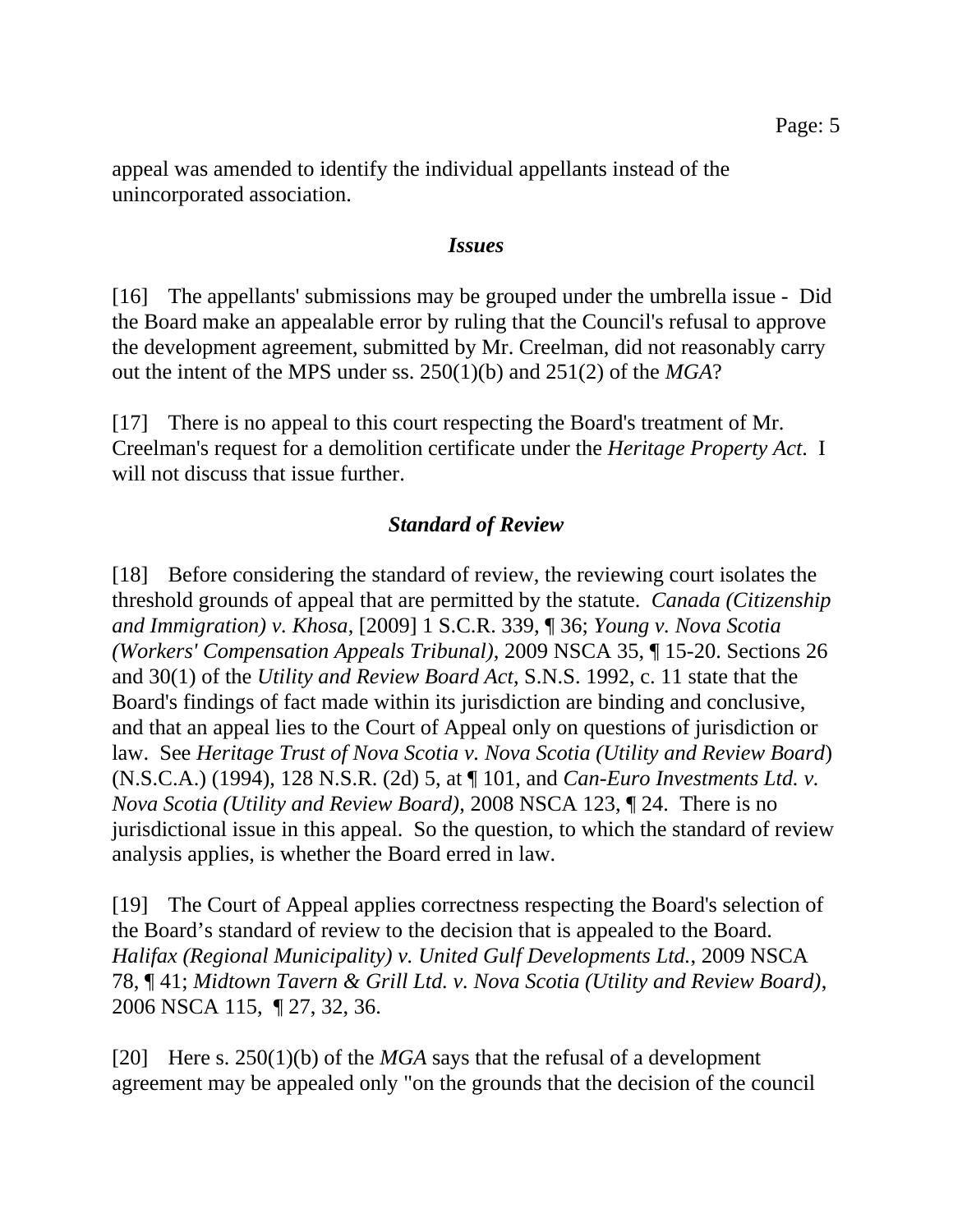does not reasonably carry out the municipal planning strategy". The Board's decision expressly purports to apply that standard to the Town Council's refusal of Mr. Creelman's proposed development agreement. There is no issue respecting the Board's selection of its standard.

[21] The issue on this appeal is whether the Board committed an error of law in its application of ss. 250(1)(b) and 251(2). In *United Gulf*, ¶ 45-56, this court considered the factors prescribed by Justices Bastarache and LeBel in *Dunsmuir v. New Brunswick*, [2008] 1 S.C.R. 190, and concluded that reasonableness is the appropriate standard to the Board's decision respecting Council's refusal to amend a development agreement under s. 250(1) of the *MGA*. I adopt Justice Hamilton's standard of review analysis from *United Gulf*, and will apply reasonableness to assess whether the Board erred in law in its application of ss. 250(1)(b) and 251(2).

[22] I will add a few words on the meaning of "reasonableness" for a reviewing court. In *Dunsmuir*, Justices Bastarache and LeBel said "reasonableness" has components of process and outcome.

(a) For process, the reviewing court considers whether the decision under review expresses a justifiable, intelligible and transparent reasoning path to the tribunal's conclusion. This is not a correctness analysis in disguise. Rather, the reviewing court determines whether it can understand how the tribunal reached its outcome, and whether the tribunal's reasons afford to the reviewing court the raw material for the reviewing court to perform its next task of assessing whether the tribunal's conclusion inhabits the range of acceptable outcomes.

(b) The court then assesses the outcome's acceptability through the lens of deference to the tribunal's "expertise or field sensitivity to the imperatives or nuances of the legislative regime". This respects the legislators' decision to leave certain choices within the tribunal's ambit, constrained by the boundary of reasonableness. The reviewing court does not ask whether the tribunal's conclusion is right or preferred. Rather the court tracks the tribunal's reasoning path, and asks whether the tribunal's conclusion is one of what may be several acceptable outcomes.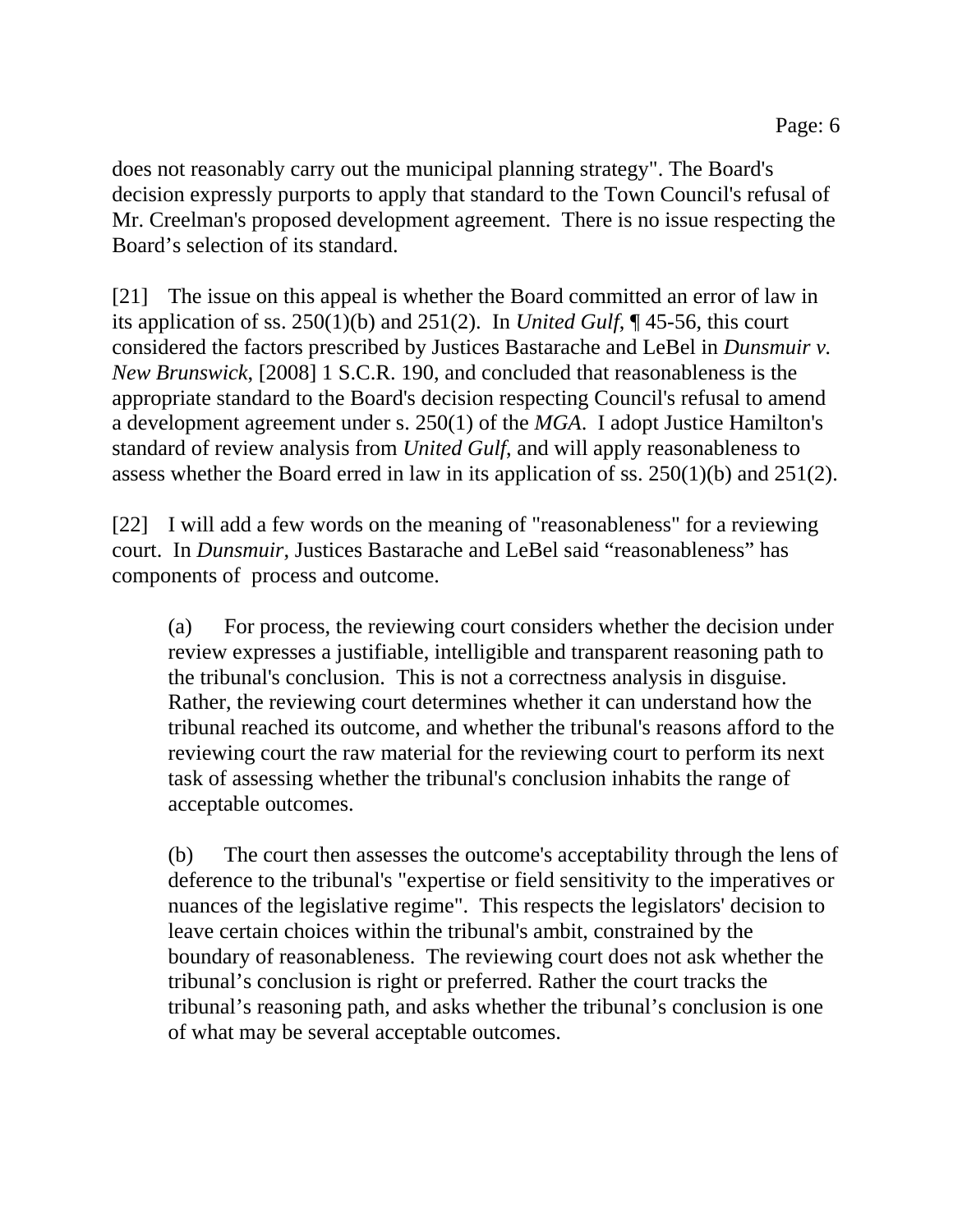*Dunsmuir*, ¶ 47-49; *Law Society of New Brunswick v. Ryan*, [2003] 1 S.C.R. 247, at ¶ 47-55; *Canada v. Khosa*, ¶ 59. *Lake v. Canada*, [2008] 1 S.C.R. 761, at ¶ 41; *Communications, Energy and Paperworkers' Union, Local 1520 v. Maritime Paper Products Limited*, 2009 NSCA 60, ¶ 22-24, 34-35; *Casino Nova Scotia v. NSLRB*, 2009 NSCA 4, ¶ 29-31; *Midtown Tavern*, ¶ 42.

### *Analysis*

[23] The Board began by citing ss. 250(1)(b) and 251(2) of the *MGA*. These provisions permit an appeal to the Board only on the ground that the Council's refusal of the development agreement "does not reasonably carry out the intent of the municipal planning strategy" and authorize the Board to allow an appeal only when the Board "determines that the decision of council ... does not carry out the intent of the municipal planning strategy or conflicts with the provisions of the land use by-law or the subdivision by-law". As I noted earlier, the Board (149) correctly defined its task as to determine whether Council's refusal "does not reasonably carry out the intent of the MPS".

[24] The Board then (¶ 51-62) recounted the provisions of the *MGA* and passages from decisions of this court that state the principles to govern the Board's treatment of an appealed planning decision. I will summarize my view of the applicable principles:

**(1)** The Board usually is the first tribunal to hear sworn testimony with cross-examination respecting the proposal. The Board should undertake a thorough factual analysis to determine the nature of the proposal in the context of the MPS and any applicable land use by-law.

**(2)** The appellant to the Board bears the onus to prove the facts that establish, on a balance of probabilities, that the Council's decision does not reasonably carry out the intent of the MPS.

**(3)** The premise, stated in s. 190(b) of the *MGA*, for the formulation and application of planning policies is that the municipality be the primary steward of planning, through municipal planning strategies and land use bylaws.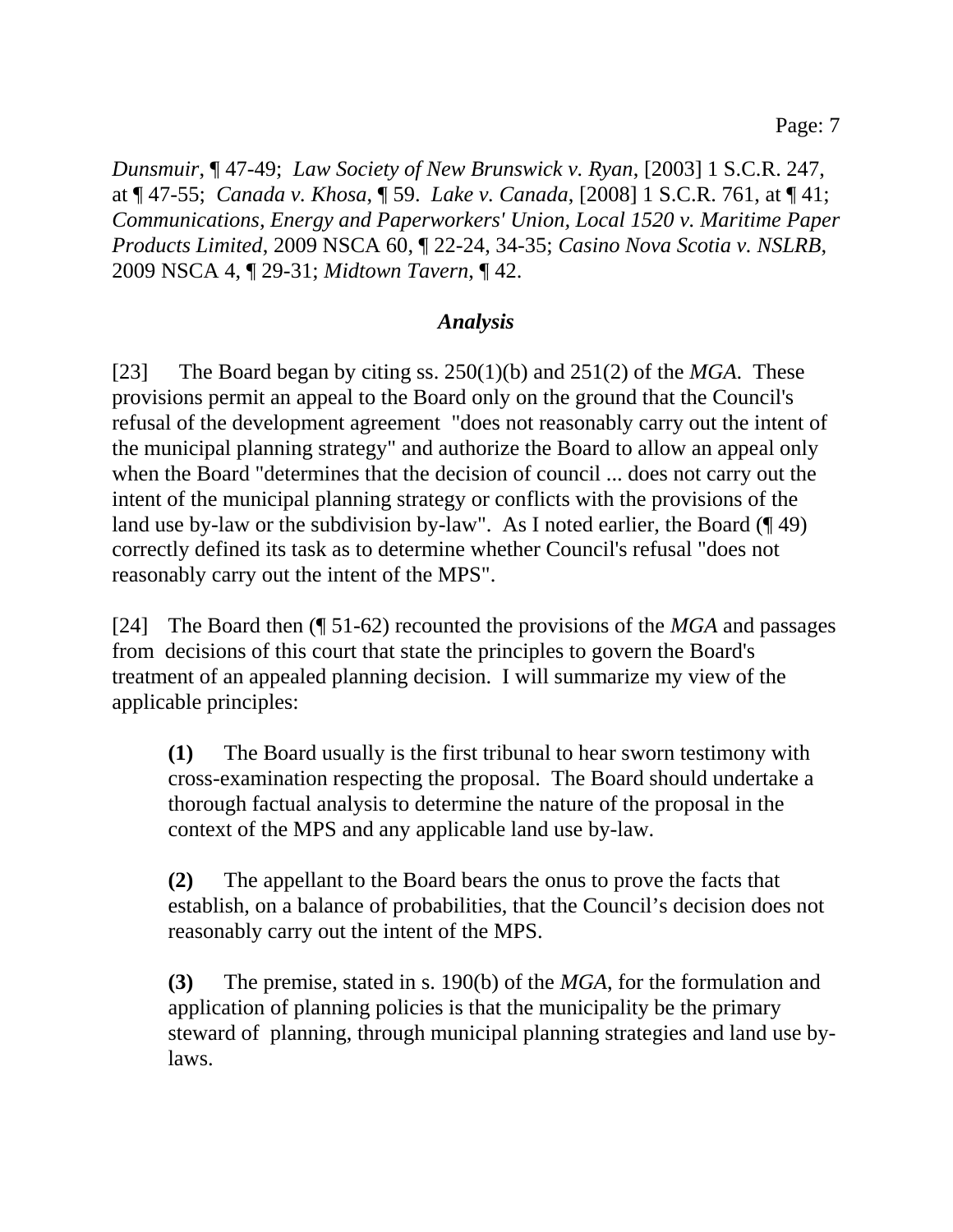**(4)** The Board's role is to decide an appeal from the Council's decision. So the Board should not just launch its own detached planning analysis that disregards the Council's view. Rather, the Board should address the Council's conclusion and reasons and ask whether the Council's decision does or does not reasonably carry out the intent of the MPS. Later (¶ 30) I will elaborate on the treatment of the Council's reasons.

**(5)** There may be more than one conclusion that reasonably carries out the intent of the MPS. If so, the consistency of the proposed development with the MPS does not automatically establish the converse proposition, that the Council's refusal is inconsistent with the MPS.

**(6)** The Board should not interpret the MPS formalistically, but pragmatically and purposively, to make the MPS work as a whole. From this vantage, the Board should gather the MPS' intent on the relevant issue, then determine whether the Council's decision reasonably carries out that intent.

**(7)** When planning perspectives in the MPS intersect, the elected and democratically accountable Council may be expected to make a value judgment. Accordingly, barring an error of fact or principle, the Board should defer to the Council's compromises of conflicting intentions in the MPS and to the Council's choices on question begging terms such as "appropriate" development or "undue" impact. By this, I do not suggest that the Board should apply a different standard of review for such matters. The Board's statutory mandate remains to determine whether the Council's decision reasonably carries out the intent of the MPS. But the intent of the MPS may be that the Council, and nobody else, choose between conflicting policies that appear in the MPS. This deference to Council's difficult choices between conflicting policies is not a license for Council to make *ad hoc* decisions unguided by principle. As Justice Cromwell said, the "purpose of the MPS is not to confer authority on Council but to provide policy guidance on how Council's authority should be exercised" (*Lewis v. North West Community Council of HRM*, 2001 NSCA 98, ¶ 19). So, if the MPS' intent is ascertainable, there is no deep shade for Council to illuminate, and the Board is unconstrained in determining whether the Council's decision reasonably bears that intent.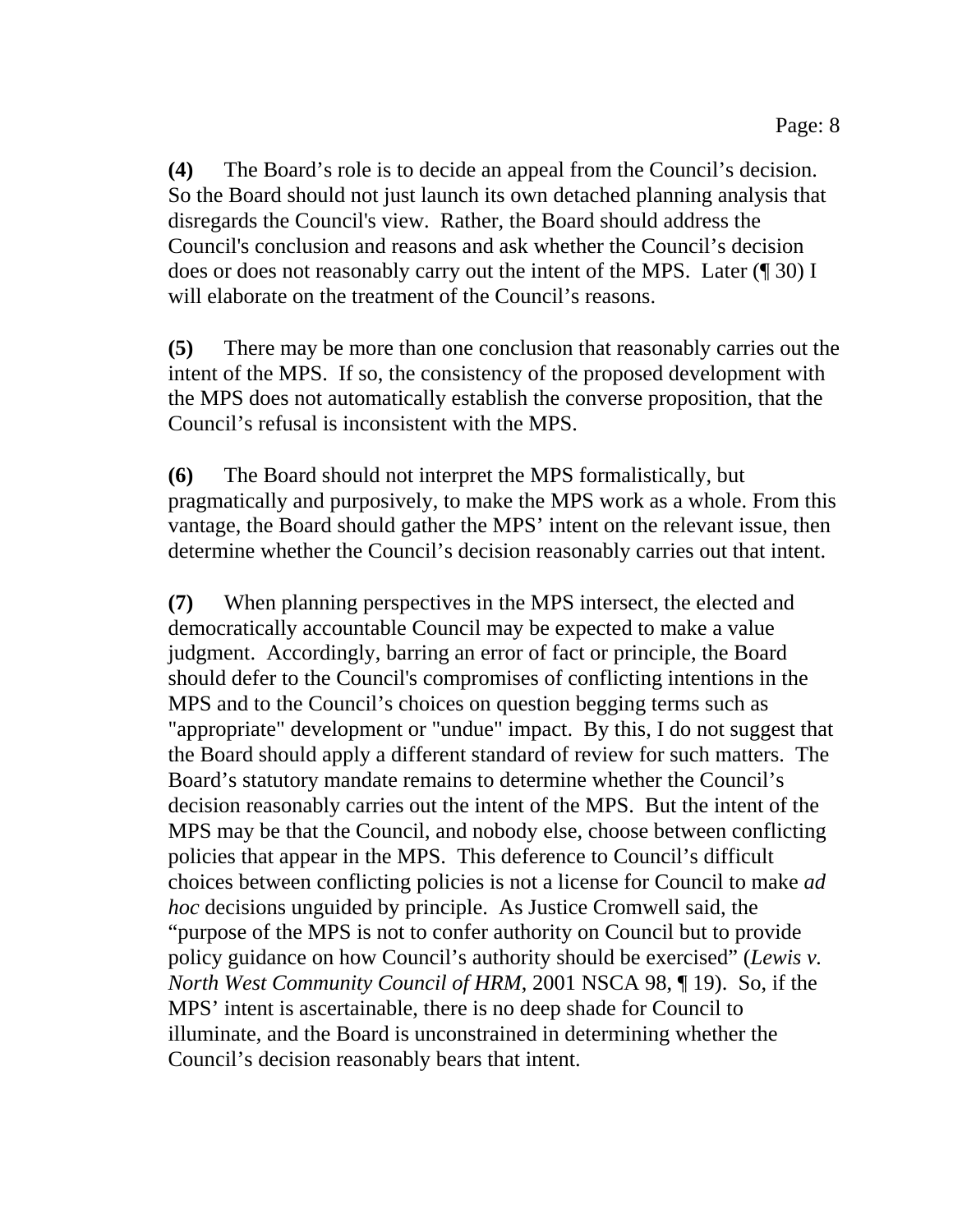**(8)** The intent of the MPS is ascertained primarily from the wording of the written strategy. The search for intent also may be assisted by the enabling legislation that defines the municipality's mandate in the formulation of planning strategy. For instance ss. 219(1) and (3) of the *MGA* direct the municipality to adopt a land use by-law "to carry out the intent of the municipal planning strategy" at "the same time" as the municipality adopts the MPS. The reflexivity between the MPS and a concurrently adopted land use by-law means the contemporaneous land use by-law may assist the Board to deduce the intent of the MPS. A land use bylaw enacted after the MPS may offer little to the interpretation of the MPS.

[25] These principles are extracted from the decisions of this court in: *Heritage Trust*, ¶ 77-79, 94-103, 164; *Lewis v. North West* ¶ 19-21; *Midtown Tavern*, ¶ 46- 58, 81, 85; *Can-Euro Investments*, ¶ 26-28, 88-95; *Kynock v. Bennett* (1994), 131 N.S.R. (2d) 334, ¶ 37-61; *Tsimiklis v. Halifax (Regional Municipality)*, 2003 NSCA 30 ¶ 24-27, 54-59, 63-64; *3012543 Nova Scotia Limited v. Mahone Bay Heritage and Cultural Society*, 2000 NSCA 93, ¶ 9-10, 61-64, 66, 84, 86, 89, 91- 97; *Bay Haven Beach Villas Inc. v. Halifax (Regional Municipality)*, 2004 NSCA 59, ¶ 26.

[26] The Board's decision cited these principles, then moved to apply them to the Council's refusal of Mr. Creelman's development agreement. The Board's application of the principles is the real issue on this appeal.

[27] The appellants say Mr. Creelman's development would install an obtrusive apartment building next to their backyards, changing the neighbourhood's population density, scale and traditional character. They contend the Council's role was to assess whether this passed the tipping point of compatibility between revitalization and incumbent tranquillity. The Council's decision, they submit, was a value balance of intersecting planning perspectives to which the Board should have deferred.

[28] Had the Board embarked on a *de novo* planning exercise, balancing conflicting principles afresh while circumventing the Council, and then substituted its own conclusion, I would agree that the Board overstepped its appellate role. But this was not the Board's approach.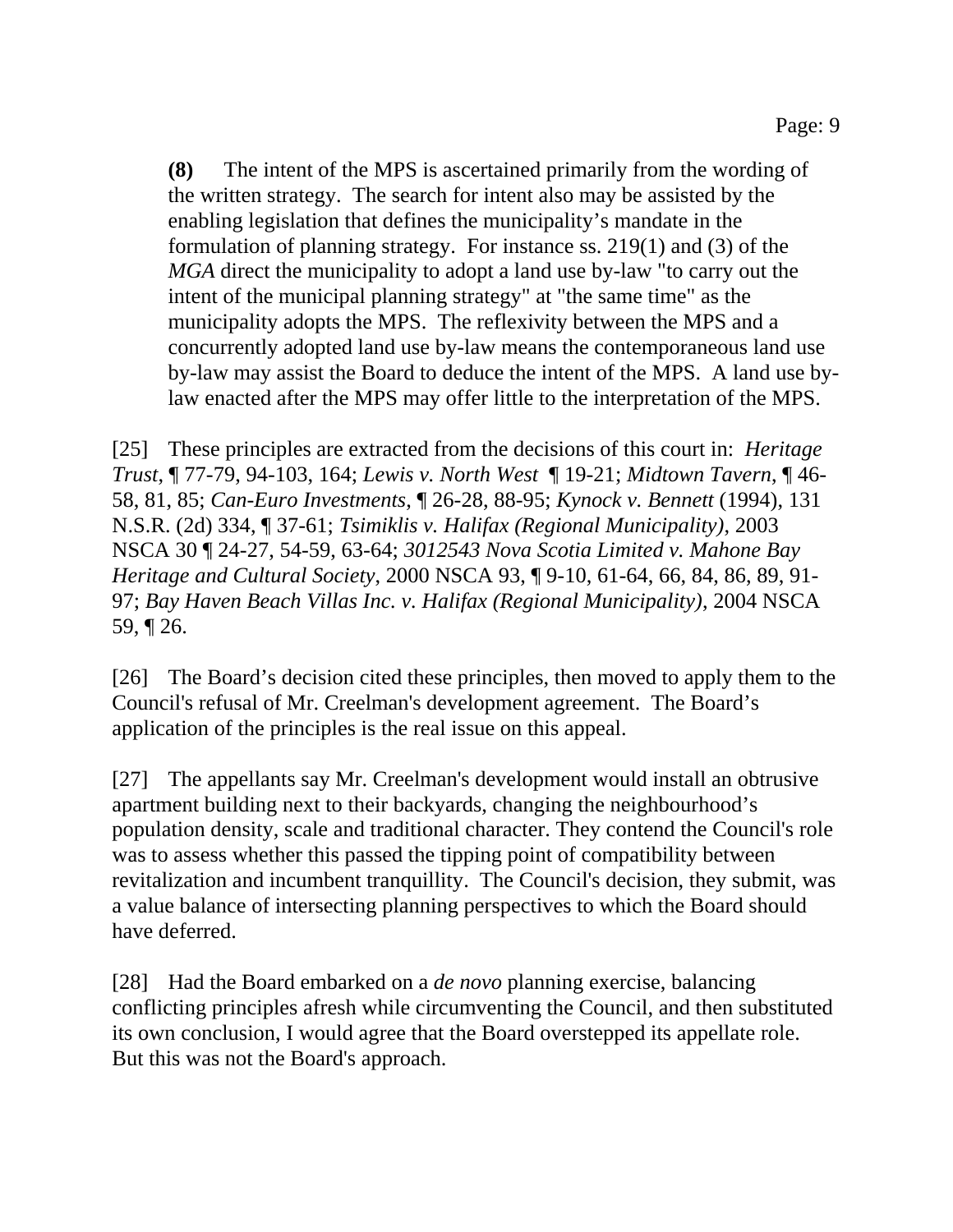[29] Section 230(6) of the *MGA* requires the municipality to give the applicant written reasons for the refusal to approve a development agreement:

Within seven days after a decision refusing to approve a development agreement or an amendment to a development agreement, the clerk shall notify the applicant in writing, giving reasons for the refusal and setting out the right of appeal.

[30] These reasons are to appear in the notice setting out the right of appeal. So the *MGA* intends that the municipality's stated reasons be pivotal to the appeal. Section 230(6) invites the appellant to address the Municipality's stated reasons in his grounds of appeal and beckons the Board to address them in the Board's analysis. I do not suggest the Board is confined to those stated reasons. The ultimate question – whether the Council's decision reasonably carried out the intent of the MPS – may propel the Board to other issues. See *Lewis*, ¶ 9, 22; *United Gulf*, ¶ 15, 72-74; *Midtown Tavern*, ¶ 52-53, 79. But the focus on the municipality's written reasons prompts the Board to respect its appellate role that I discussed earlier.

[31] The Town's letter of April 23, 2009 to Mr. Creelman, said the Council "identified several concerns about your proposal including compatibility of the proposal with adjacent land uses and compatibility of the proposed development with adjacent properties in terms of scale and density". After undertaking a factual analysis of the proposal and noting (¶ 52) that Mr. Creelman, as appellant, bore the onus, the Board squarely addressed the Town's two stated reasons for rejecting the development agreement.

[32] Respecting compatibility with adjacent land uses, Ms. Tsang, a planning expert, gave evidence to the Board in a report:

The proposal is compatible with adjacent land uses which consist of a mix of residential housing forms including a twelve unit building, converted dwellings of up to three units, and large single unit dwellings. The proposed ten unit building fits into the land use mix as does the preservation and conversion of the house at 29 Victoria Street into either a three unit building or a two unit with a professional office.

[33] The Board 's decision accepted her view: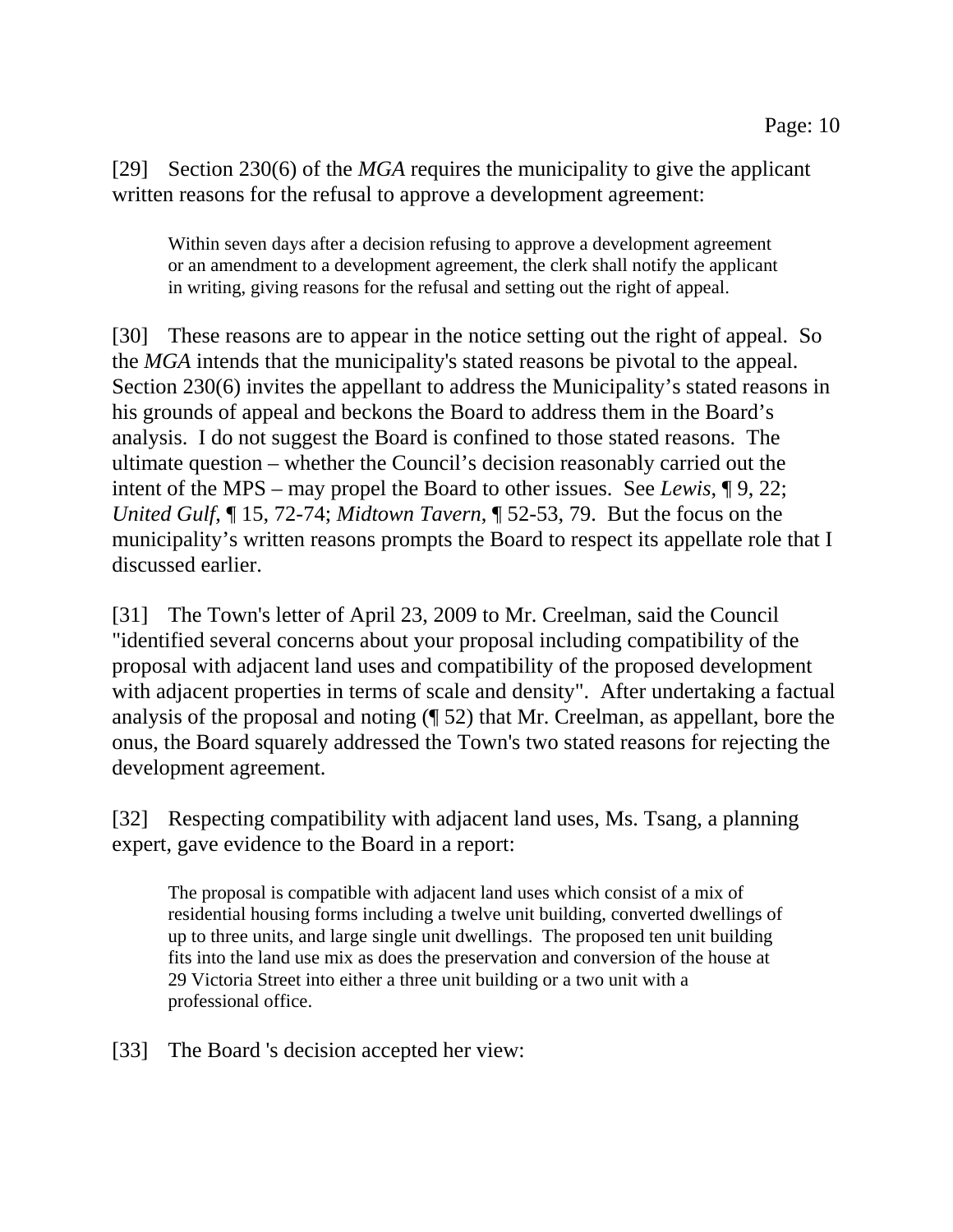[71] The Board accepts the evidence of Ms. Tsang that the use proposed for the subject development is compatible with adjacent land uses.

. . .

[73] Based on the evidence of Ms. Tsang, any suggestion that the use of the proposed development (i.e., a multi-unit residential building) is not compatible with the uses enjoyed on adjacent lands (i.e., single family residential homes and multi-unit residential buildings) is clearly incorrect. The use proposed for the subject development and adjacent land uses are identical: i.e., both uses are residential uses within similar types of buildings.

[34] There was evidence that was reasonably capable of supporting the Board's finding of compatibility. The Board's finding of compatibility bore no error of law that is appealable to this court under s. 30(1) of the *Utility and Review Board Act.* 

[35] Based on its finding, the Board determined:

[73] . . . Thus, a refusal by Council based on the assertion that the proposed use is inconsistent with adjacent land uses does not reasonably comply with the intent of the MPS.

Given the finding of compatibility, there is nothing unreasonable in the Board's conclusion. The Board's reasoning is understandable and the outcome is an acceptable deduction.

[36] The Board next discussed the Council's second stated reason, the concern about scale and density.

[37] The Board referred to the evidence of Ms. Tsang:

[78] Ms. Tsang testified that the application meets the intent of the MPS in terms of both scale and density:

The traditional neighbouring residential properties are large older homes with many architectural details. The size and footprint of a multiple unit building would naturally be larger than that of a single unit home. Because the MPS encourages intensification through the consideration of higher density development in this area, the analysis here is about how to make the size and scale of a multiple unit building compatible with the traditional neighbouring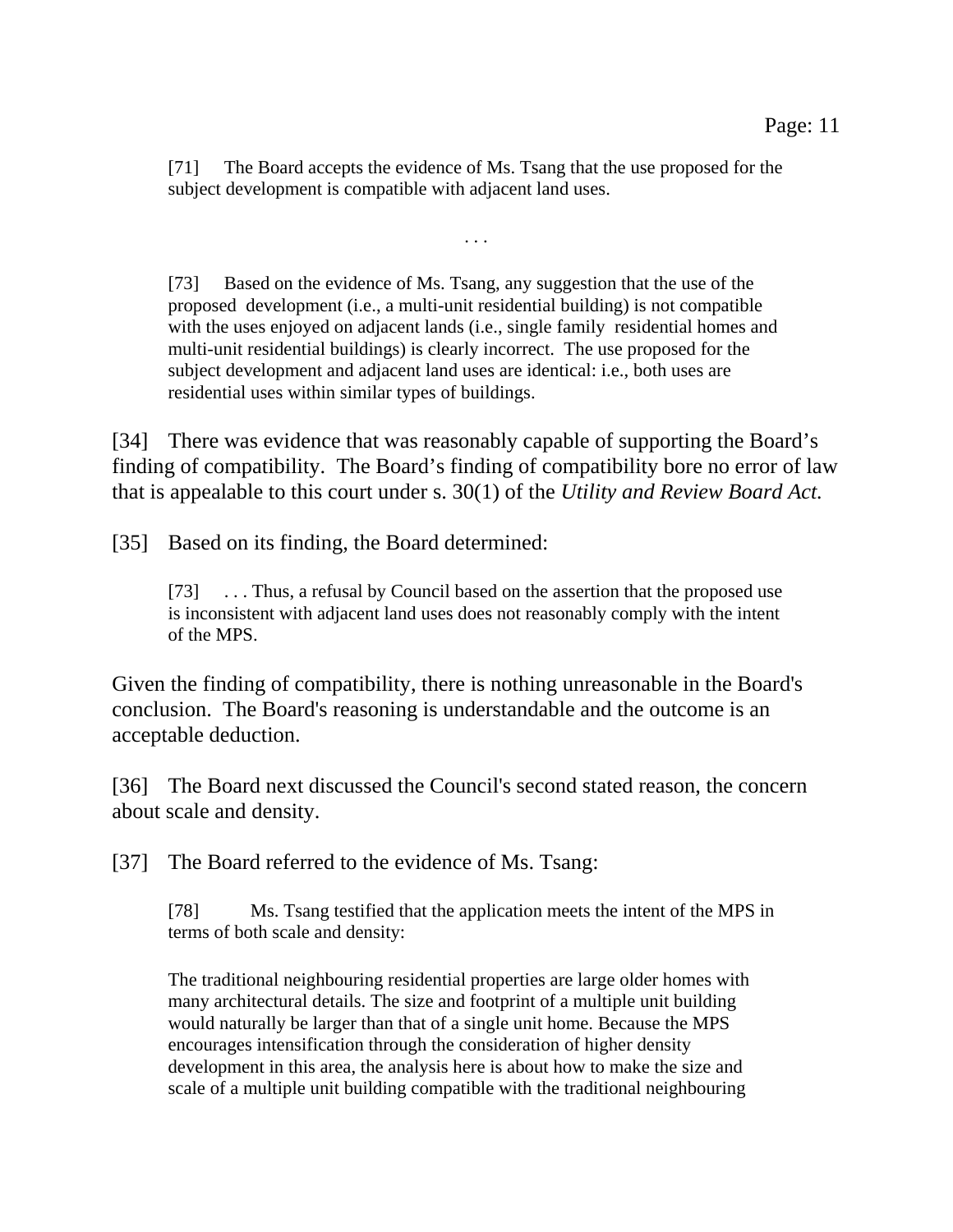residential properties, rather than to limit the size and scale to the same absolute values.

In this case, compatibility is achieved, in part, by proposing a lower density multiple unit building than the MPS would allow. The overall density of the site is approximately 60% of what the MPS would allow, and further, this density is spread across four buildings. The new multiple unit building itself, is just ten units, fewer than the existing twelve unit building on the site. The new ten unit building is not ten times larger than the neighbouring traditional residential properties because each unit is smaller. The footprint of the proposed ten unit building is larger than the footprints of the neighbouring traditional residential properties, but not ten times larger. The larger footprint is a reasonable trade off for achieving a two storey building rather than three story building, which could be considered for this property.

Compatibility is also achieved through the architectural style and housing type which is that of five townhouses which are more in size and scale to the traditional neighbouring residential properties than what a typical multiple unit building would be. The significant architectural details, staggered facades, staggered roof lines, and individual entrances for the units also make the scale more in keeping and compatible with low density housing forms. The new building is designed to follow the natural grade as closely as possible which results in the building being lower in height than all the surrounding residential dwellings. The size and scale of the proposed ten unit building is compatible with the traditional neighbouring residential properties.

[79] At pages 16-17 of her report, she also addressed the same issues:

The height, scale, lot coverage, density and bulk of the proposal are compatible with adjacent properties. In contemplating the intensification of this area through the development of medium and high density residential housing it would be expected that new buildings would be larger than adjacent single unit dwellings. This type of intensification is what the MPS supports. Therefore, understanding that intensification would likely be greater in terms of these matters than adjacent properties, the effort is to be put into ways to improve upon the compatibility of multiple unit buildings with adjacent properties.

In this case, the proposed ten unit building is two stories in height and sited at a lower elevation than the adjacent properties. The MPS allows for up to three stories, and in fact the roof line of the proposed building will be 7 - 10 feet lower than the peak of the roof lines on adjacent properties. The lot coverage of the proposal, including existing and proposed buildings, is just 20% of the lot. This is consistent with the lot coverage in the neighbourhood. The density of the proposal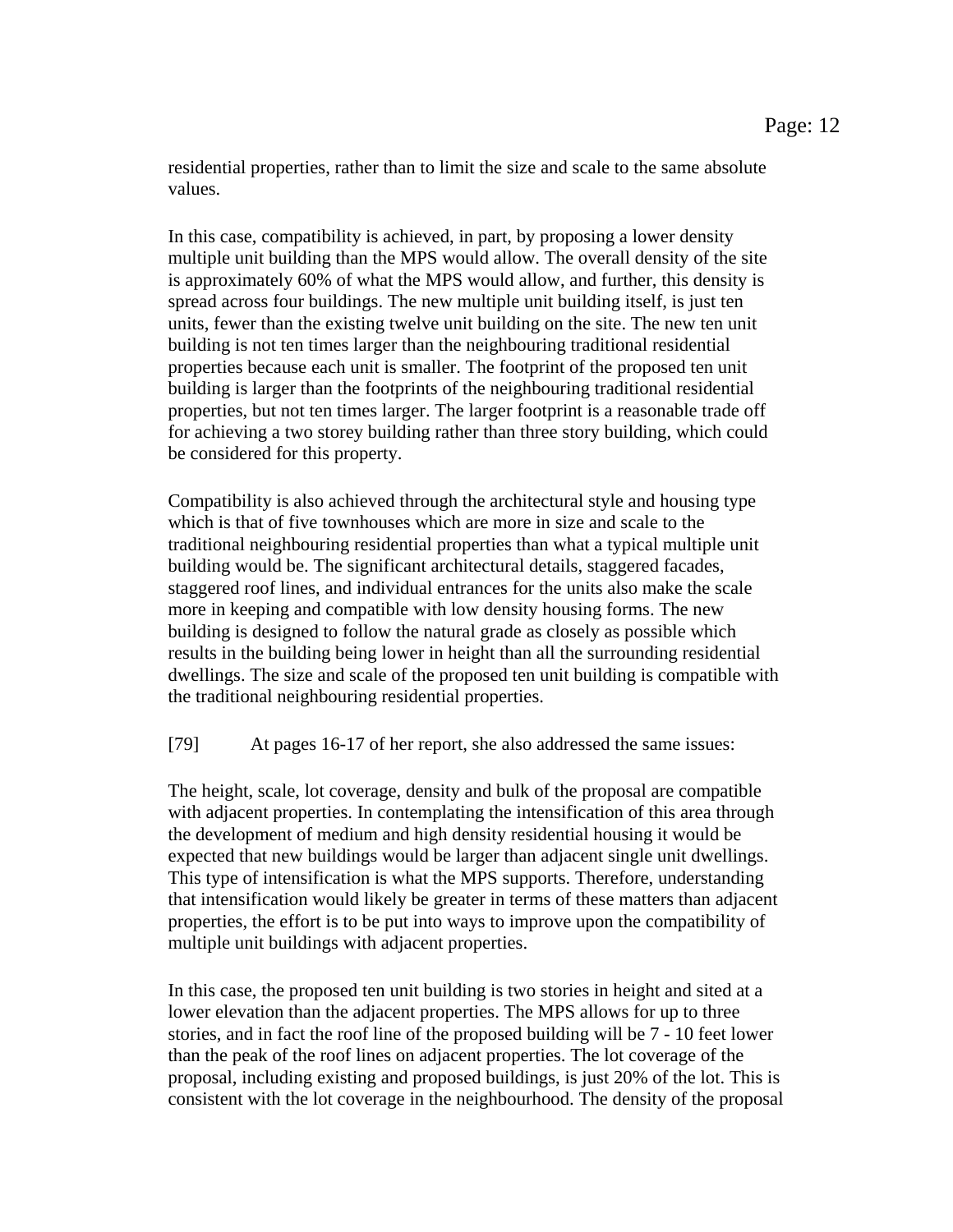is 60% of what the MPS could allow and the density is broken out across four buildings. The density is just slightly higher than adjacent properties. The new building is designed in a townhouse form so that its scale is more reflective of low density housing. It has significant architectural detailing to recognize and be compatible with the architectural detailing of some of the adjacent land uses. The footprint of the building is staggered so that it fits more parallel with the lot lines to maximize setbacks. The new ten unit building's design, grade, setbacks, buffers and height reduce its bulk and make it compatible with adjacent properties. The preservation and conversion of the existing house at 29 Victoria Street is fewer units than what the MPS would allow and compatible with other converted dwellings in the area.

#### [38] Later in its reasons, the Board stated:

[87] As noted by Ms. Tsang in her testimony, in applying the MPS in its entirety, it is not possible to develop higher density multiple unit buildings (up to 80 units per hectare) into buildings that are the same absolute size of a family home. The Board accepts her testimony that issues such as height, scale and density must be considered in the context of the policies of the MPS as a whole, including the policies that, according to Ms. Tsang, "encourage intensification and new multiple unit buildings".

[88] For the above reasons, the Board concludes that a refusal of the application, on the basis of scale and density, does not reasonably comply with the intent of the MPS.

#### [39] The Board had noted earlier (¶ 63) that:

The Future Land Use Map, which designates future uses for lands covered by the MPS, identifies the subject property as being in a Revitalization Area.

The Board elaborated on the MPS' policy of "intensification of uses":

[102] In addition to Policy URC-33, which allows development agreements for residential buildings having more than four units, Policy R-1 provides that Council is to encourage "a variety of housing types" and Policy R-3 provides that Council is to encourage "new residential development forms."

[103] Moreover, the subject property is located in a Revitalization Area, which contemplates new housing developments of different types in the Urban Regional Core. As noted in Section 4.4.1 of the MPS, an intensification of uses is contemplated for Revitalization Areas.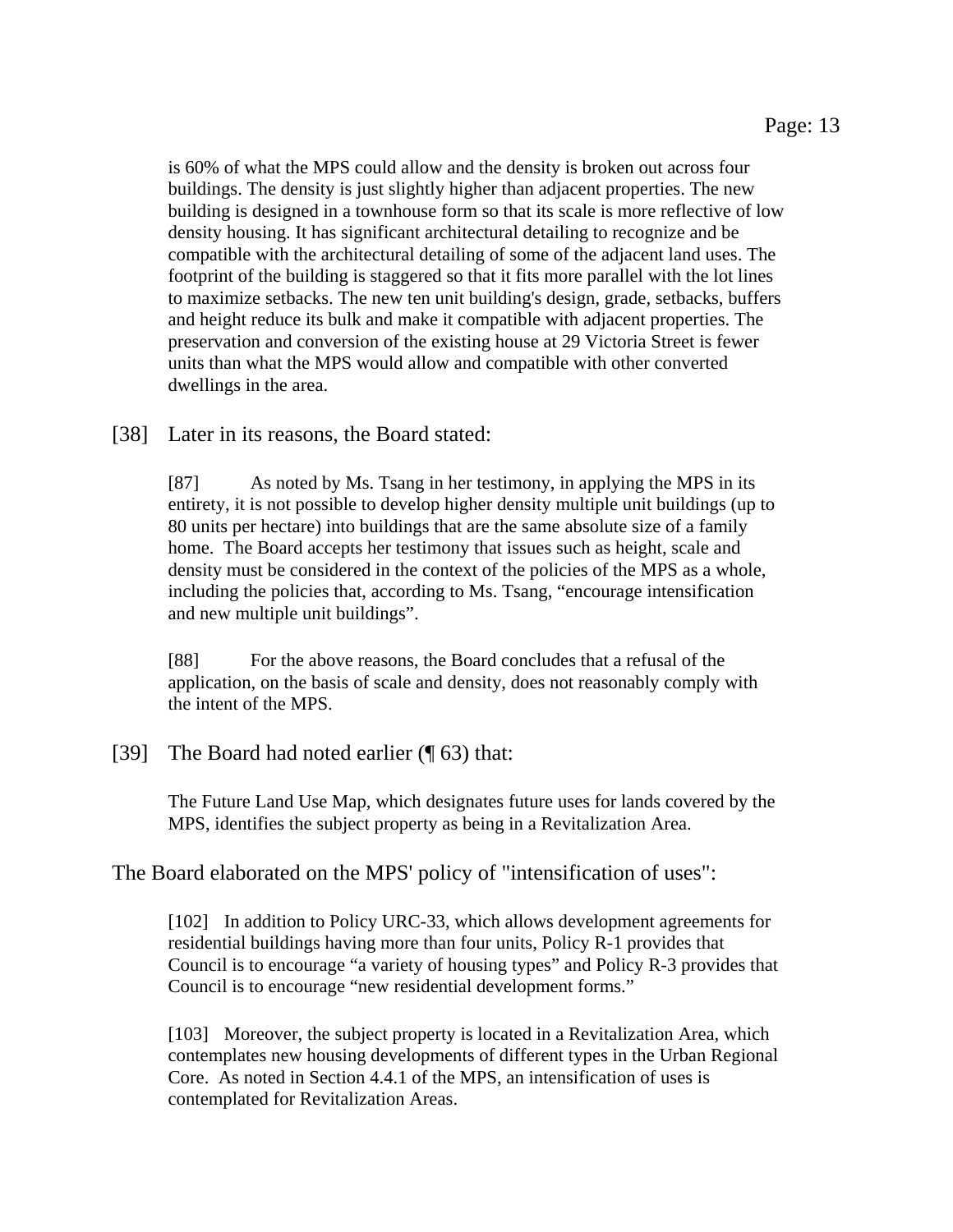[104] The Board accepts the evidence of Ms. Tsang that Council's refusal of the development agreement actually defeats the intent of the MPS by ignoring the above policies: see paragraph 34 above in this Decision.

[40] The Board also referred to the testimony of Mr. Fox, the Town's Director of Planning and Development:

[80] Mr. Fox also testified that the proposed development is consistent with the MPS in terms of scale:

- Q. (Rogers) Now, what was your view with respect to the scale of this project in relation to the neighbourhood?
- A. (Fox) Taken as a whole, I guess if you looked at the size of the building footprint, if you looked at it -- if you determined scale in that way, I'd say it would be larger than the average building footprint in the neighbourhood. However, if you look at scale in terms of the perception of scale, if you look at the structure and you say, what does it actually look like in relation to the surrounding, how does it compare, I would say that the way the building's been designed, given the broken roof line and the way it stepped down on the site, the way it uses -- employs a staggered facade, projections at the rear and accent gables, all those things add to the visual interest and reduce any appearance of something that's out of scale. It makes it appear more in keeping with the surroundings.
- Q. And ultimately, did you feel the scale and compatibility was appropriate or inappropriate?
- A. I felt it was appropriate.

[41] The Board quoted Mr. Fox's testimony that the Council had not given due consideration to the MPS' policies on scale and density:

[86] Mr. Fox acknowledged on cross-examination by Mr. Richard that the MPS provisions relating to scale and density are qualitative in nature and can be taken into account by Council. However, while he was hesitant to be critical of Council, which he described on a few occasions as his employer, he stated that it was not evident to him how Council would have relied on these provisions to refuse the development agreement in this particular case. In relation to Council's refusal, Mr. Fox testified: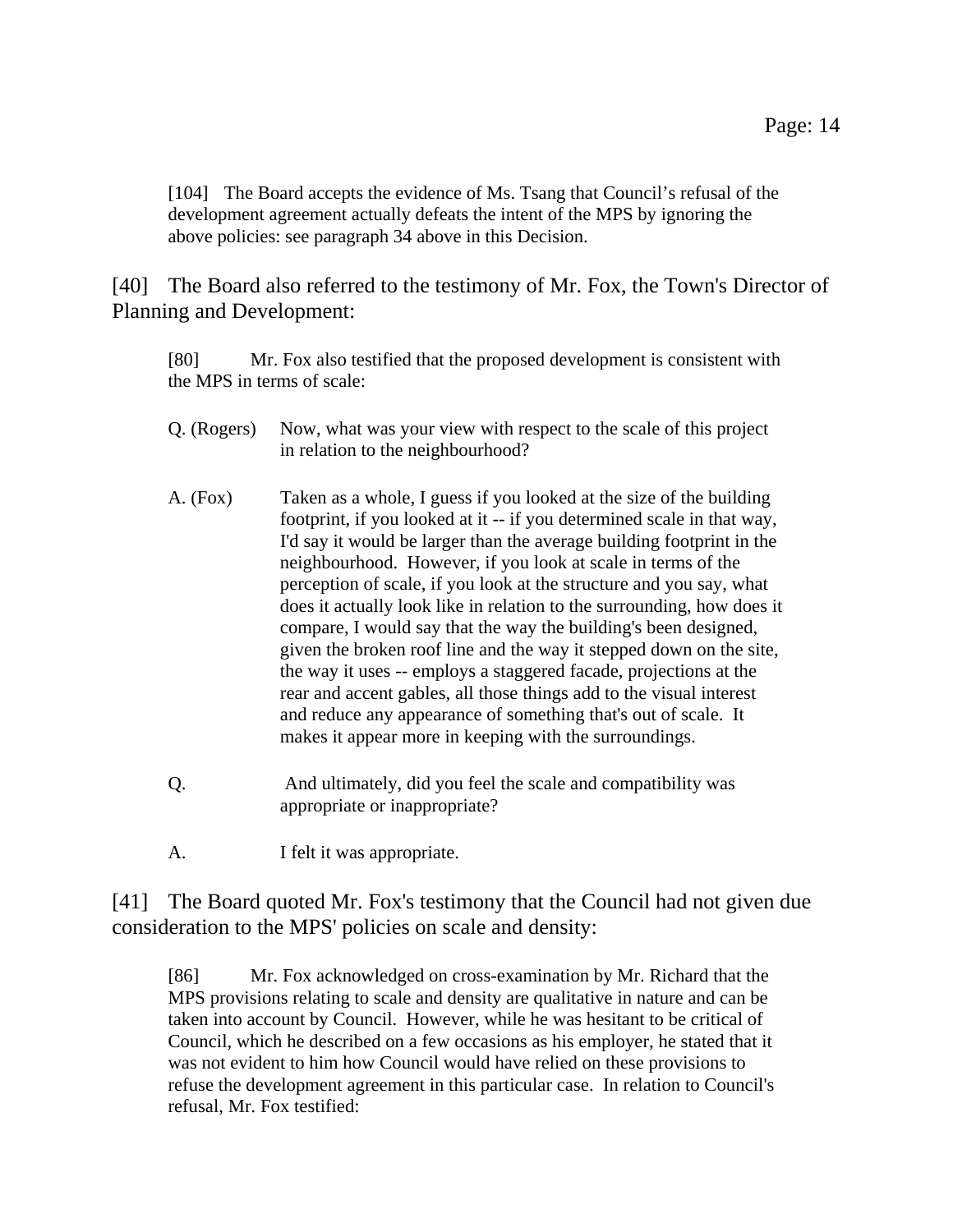| MR. FOX: | I just don't think due consideration was given to the |
|----------|-------------------------------------------------------|
|          | policies when they reached their decision.            |

- THE CHAIR: Policies collectively, you mean?
- MR. FOX: Yes. The policies that were discussed in the body of the report.
- THE CHAIR: So in your view, did they isolate on one policy or two policies to the exclusion of all the other ones, or exactly what do you mean by that?
- MR. FOX: I -- I mean, I don't think  $-$  I don't think they gave due consideration to the policies when they made their decision. So I don't think they went -- the -- things like compat -- the policies relating to compatibility and that sort of thing, I didn't see any evidence that they gave due consideration to those in reaching their conclusion...
- [42] The Board said:

[82] First, the Board accepts the evidence of both Ms. Tsang and Mr. Fox that the scale of the proposed building is compatible with other buildings in the neighbourhood.

[43] The Board concluded, respecting scale and density:

[88] For the above reasons, the Board concludes that a refusal of the application, on the basis of scale and density, does not reasonably comply with the intent of the MPS.

[89] In this respect, Council's decision does not reasonably comply with the intent of the MPS.

[44] The Board dealt with the Council's stated reason for rejecting the development agreement – the Council's concern over compatibility of scale and density. The Board found that the development was compatible with the neighbourhood in terms of scale and density, and that the Council had erred in its contrary view. The Board had evidence, from Ms. Tsang and Mr. Fox, from which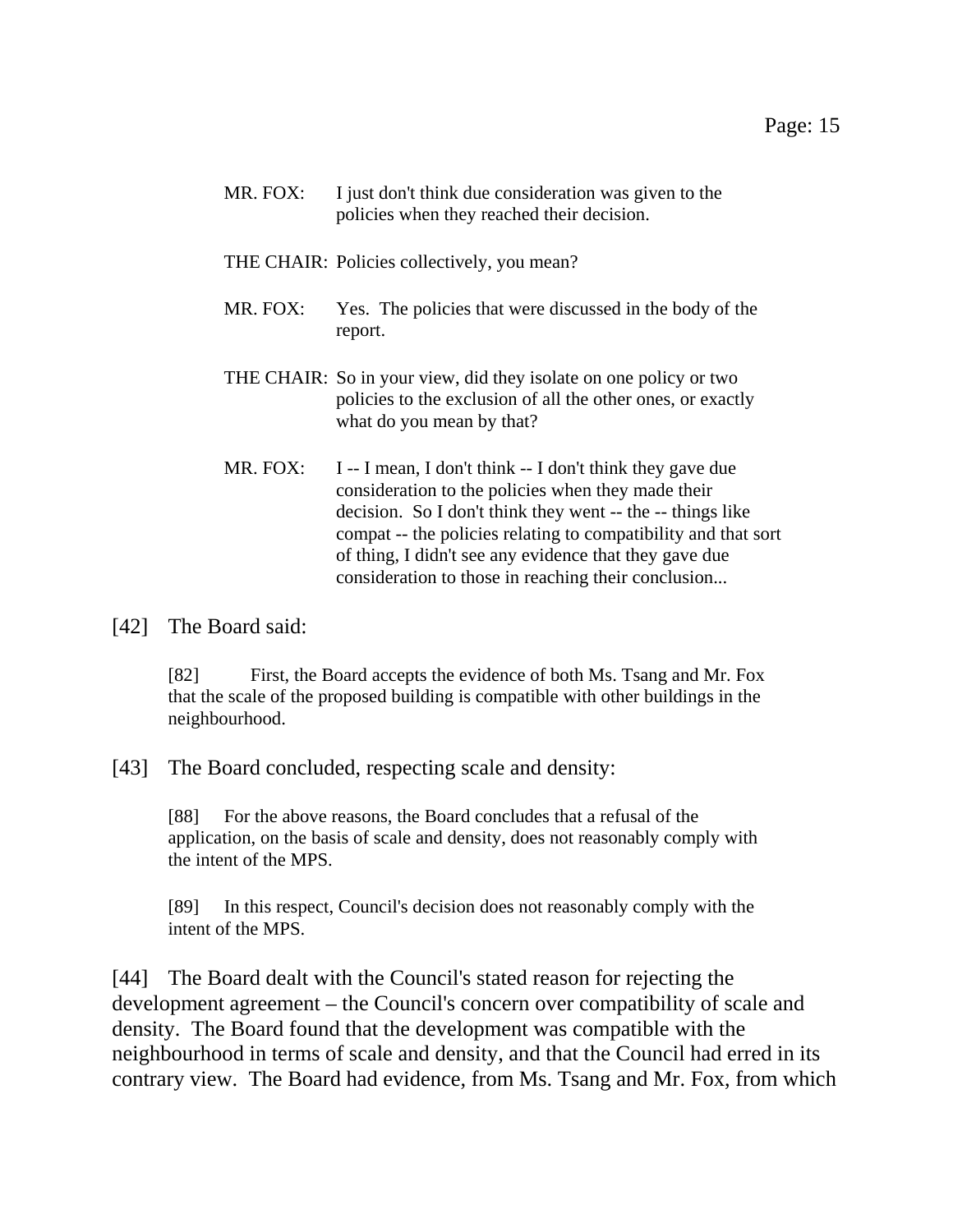the finding of compatibility could reasonably be made. The finding of compatibility involves no issue of law which this court may consider on appeal.

[45] The Board stated that the Council's decision also was inconsistent with the MPS' policy of heritage and streetscape preservation. Paragraph 2.12.2 of the Town's MPS says:

The intent of the Heritage Conservation Districts is to preserve an entire streetscape that would be representative of Truro's unique heritage styles.

The existing building at 29 Victoria Street, located in a heritage conservation district, was "seriously deteriorated" according to the Board, and uninsurable, with infelicitous prospects. The proposed development would refurbish the building. The Board said:

[107] The Board is satisfied, on the basis of the evidence before it, that Council's refusal of the development agreement may threaten the preservation of the streetscape along Victoria Street. Such a result is not consistent with the intent of the MPS.

[46] Given the Board's undisturbable factual findings respecting compatibility of use, scale and density and heritage preservation, the question is whether the Board's decision offended the reasonableness standard of review that governs the Court in this appeal. The Board's reasoning is transparent and intelligible. I understand how and why the Board reached its conclusion, and I am able to assess the acceptability of the Board's outcome. The Board considered both the Council's stated reasons and the Council's ultimate conclusion, and did not just engage in a *de novo* planning exercise. The Board explained how both the Council's reasons and conclusion did not carry out the intent of identified passages in the MPS. The Board's interpretation of the MPS was supported by evidence of the planning witnesses and the terms of the MPS. The Board's decision does not offend the principles I have set out earlier (¶ 24), extracted from the authorities.

[47] This is not a case of intersecting planning policies where the Board should defer to the Council's compromise of values. I appreciate Ms. Archibald's able submission that, in the appellants' view, the scale of non-traditional uses in this neighbourhood has brimmed over and revitalization should be curtailed. But I agree with the reply of Mr. Creelman's counsel that the "fix", if one is needed, is an